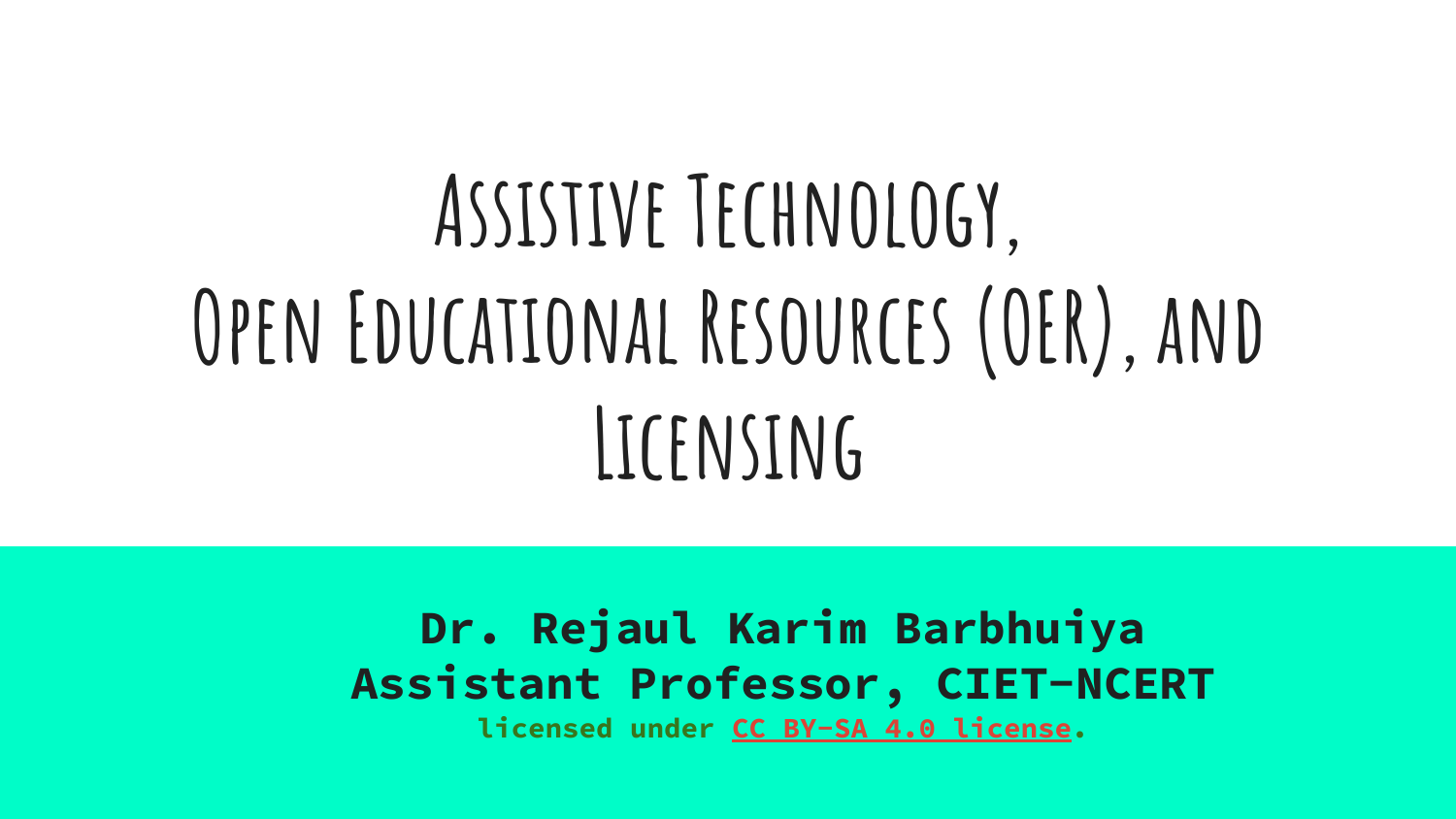### **Assistive Technology**

- "Disability results from the interaction between persons with impairments and attitudinal and environmental barriers that hinder their full and effective participation in society on an equal basis with others"-(CRPD-2006)
- Any Software, Device/gadget or system that can assist person with special needs.
- A major prerequisite to achieve inclusive education
- The Universal Design for Learning (UDL) has a great role to play.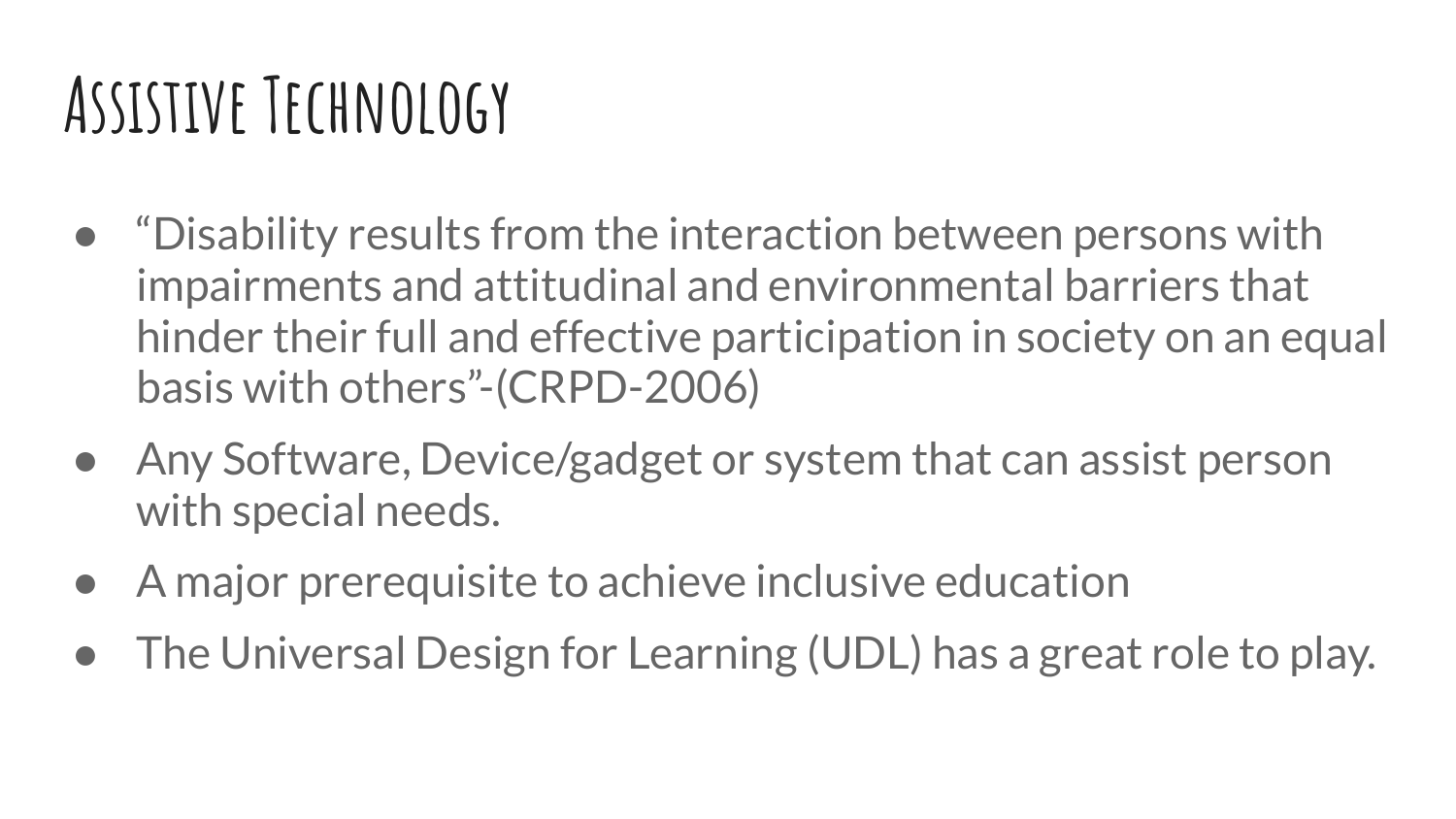# **Statistical REALITY**

As per the Census 2011, differently abled population in India is 26.8 million (2.21%)

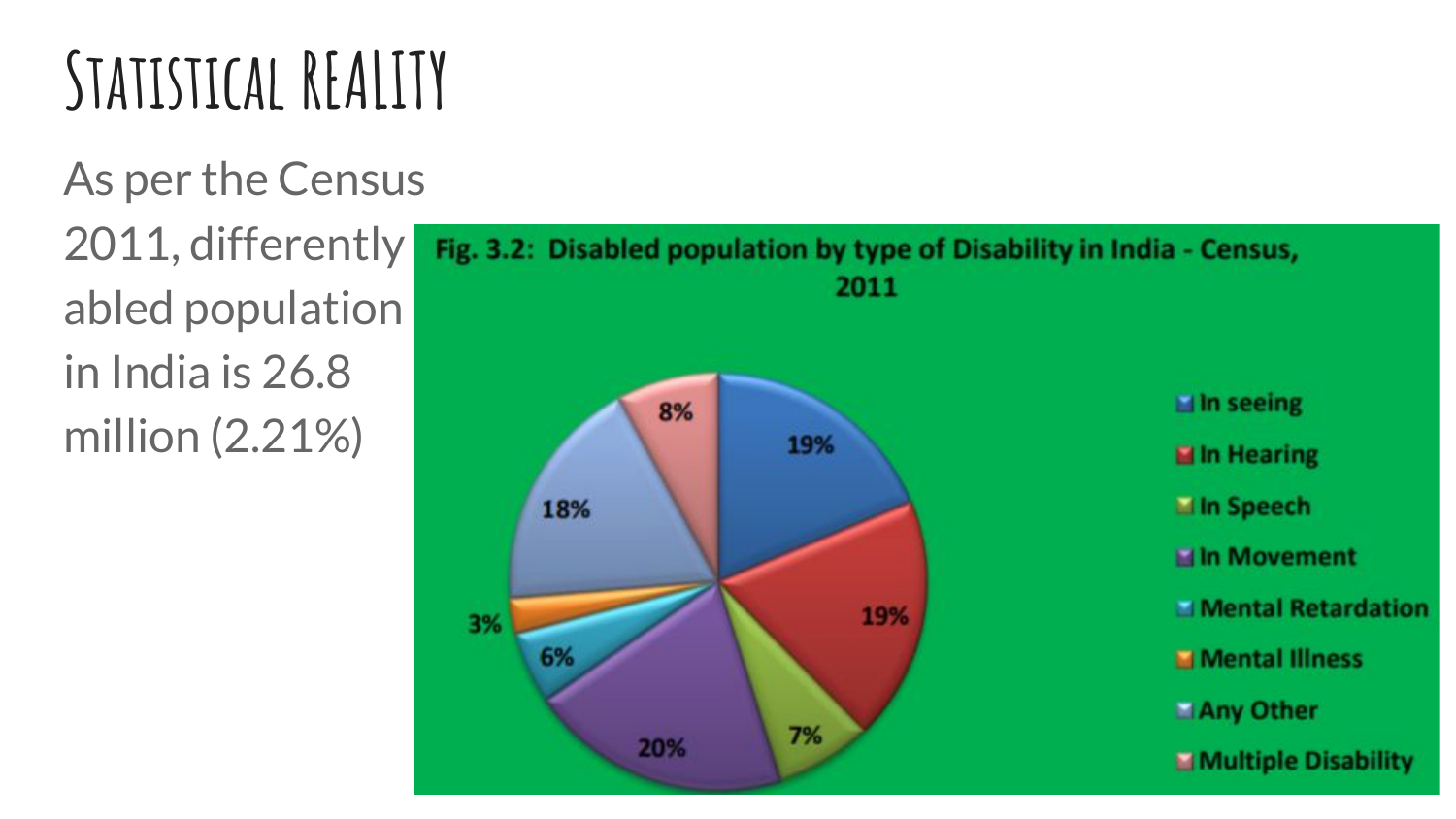# **CWSN Data (Census 2011)**

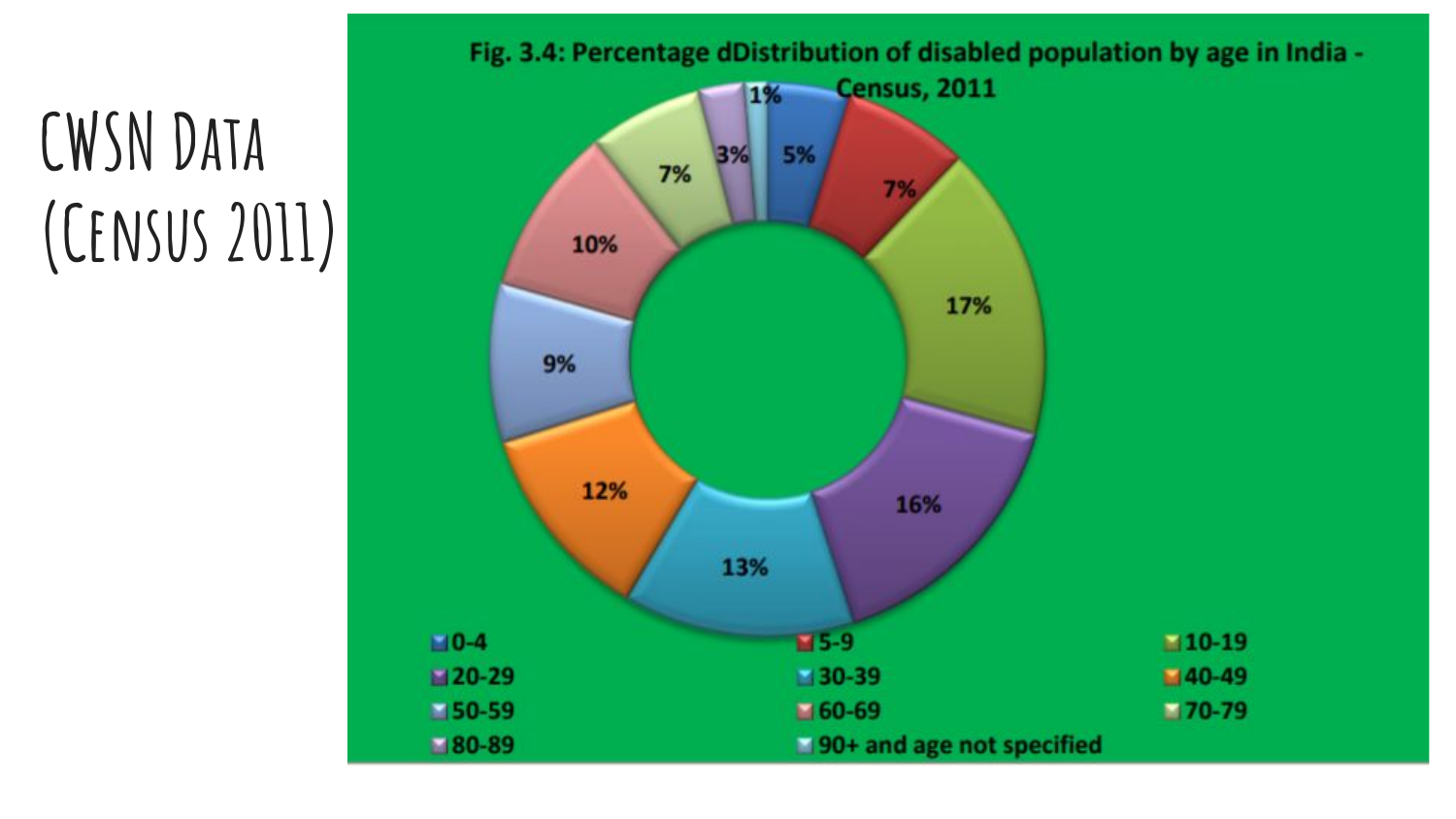# **Common Assistive technologies (Software)**

- Text-to-speech
- Speech-to-text (dictation)
- **Word prediction**
- Screen reader
- Screen recorder
- Optical Character Recognition (OCR) -converts text in image files into digital text
- braille displays
- screen magnifiers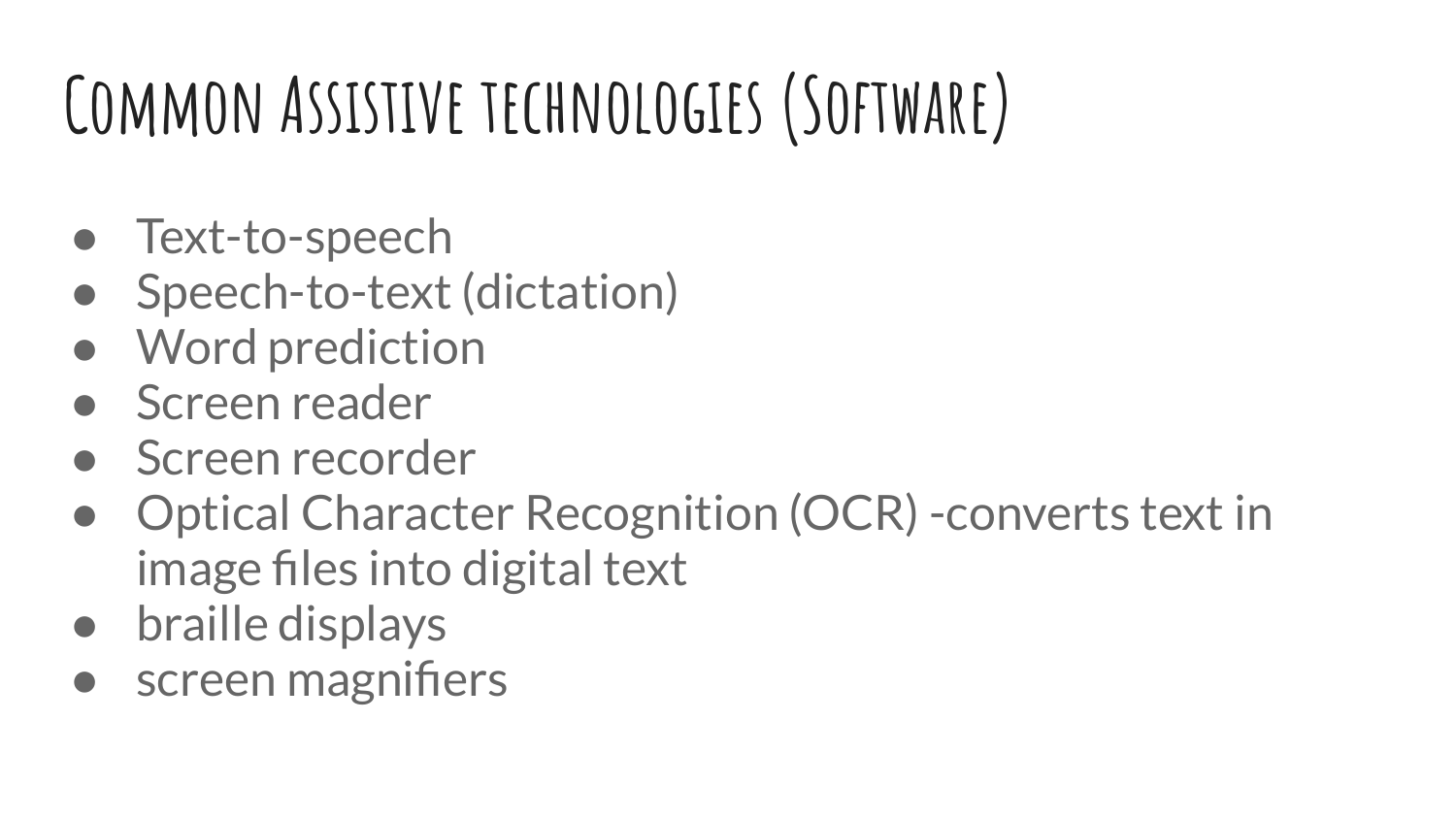## **Text-to-speech (TTS)**

Technology that reads digital text aloud

Convert words into audio

Helpful for people who struggle with reading

Reading speed can usually be controlled - speed up or slow down

Some TTS tools can also read text aloud from images.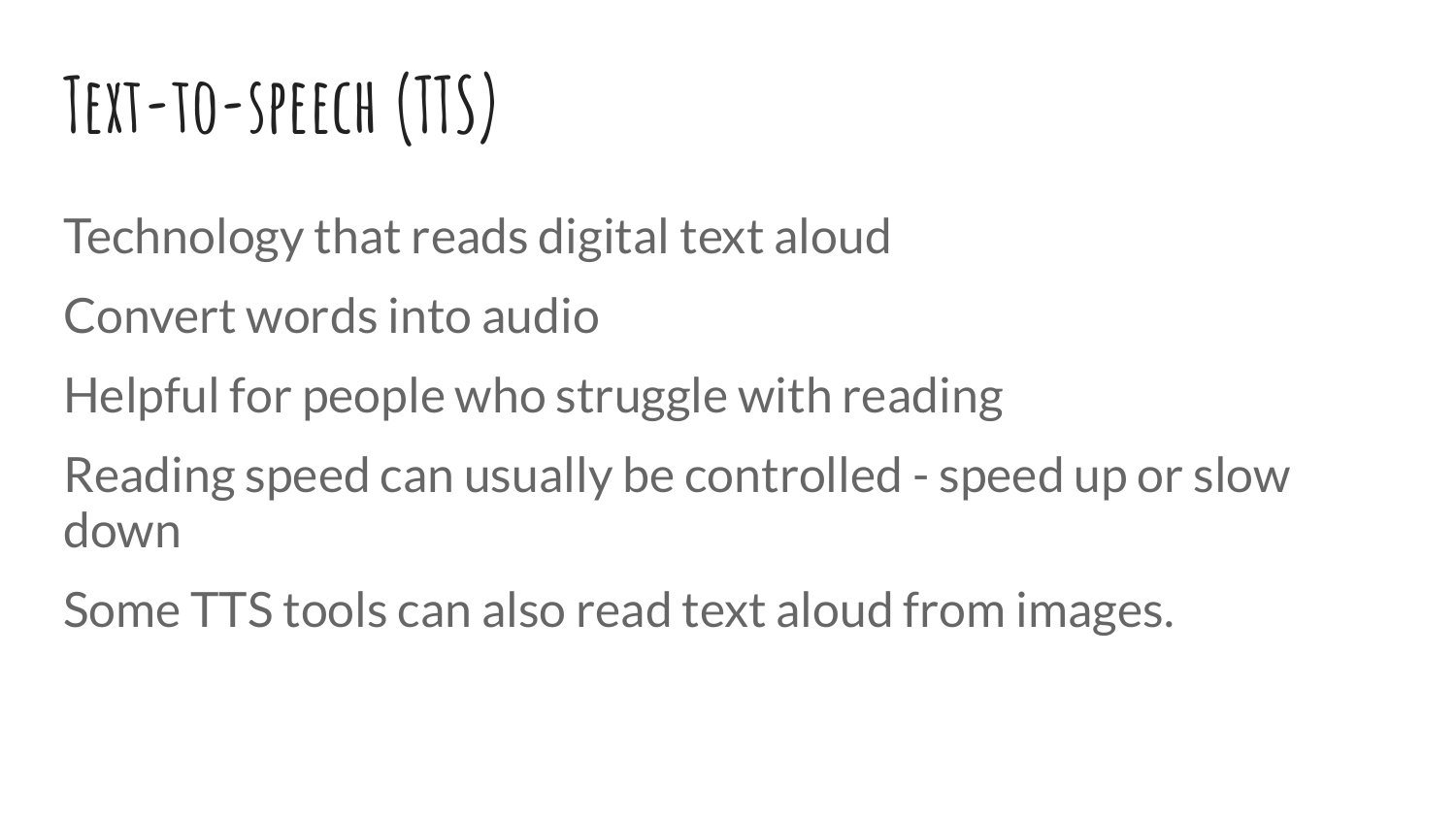### **Types of TTS Tools**

- Built-in text-to-speech in devices (desktop and laptop computers, smartphones, digital tablets, and Chromebooks)
- Web-based tools: Some websites have TTS tools on-site
- Text-to-speech apps: users can download TTS apps on smartphones and tablets
- Text-to-speech software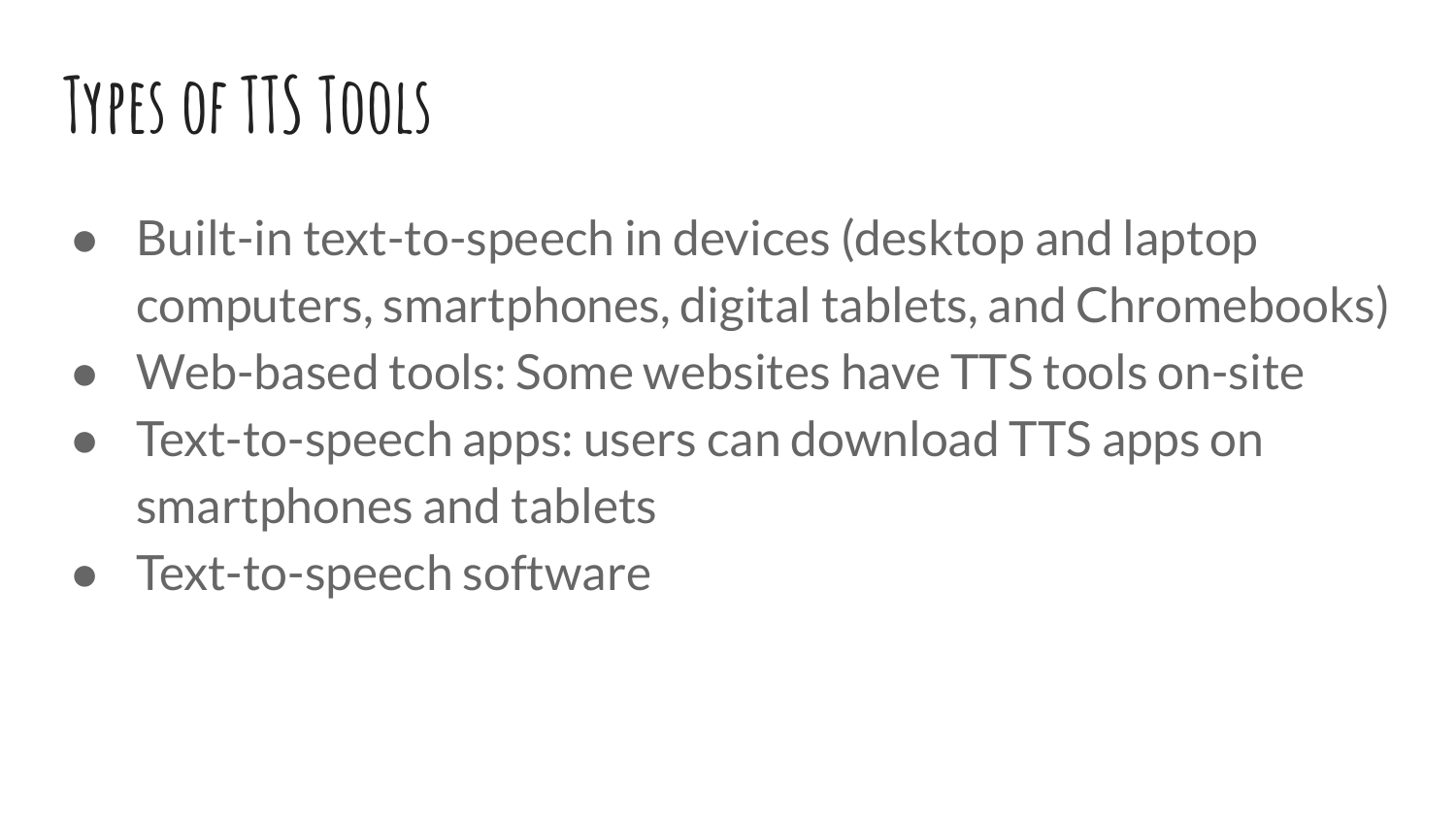## **Online AT Tools to Help With Reading, Writing and Math**

OCR - <https://www.onlineocr.net/>

TTS - <https://www.naturalreaders.com/>

Dictation -<https://speechnotes.co/>,<https://dictation.io/>

Screen Reader - [JAWS,](https://www.freedomscientific.com/products/software/jaws/) [NVDA](https://www.nvaccess.org/) and Narrator (Windows).

Screen magnification - magnifier app on Windows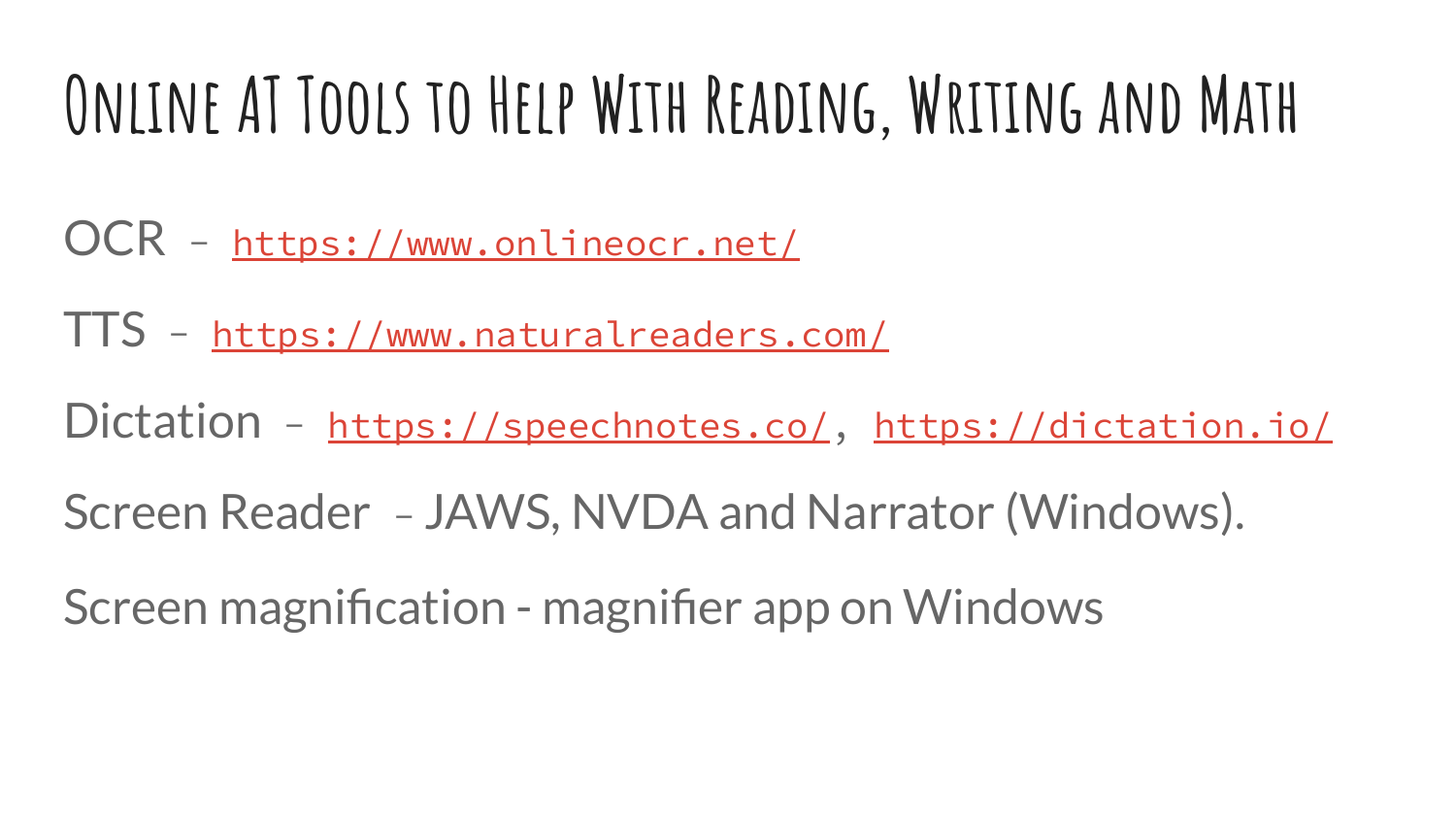#### **Built-In Accessibility Features in Android**

For reading: **TalkBack**, a screen reading feature, uses TTS technology to read aloud text from websites, emails and more. The tool's voice can be changed, and the reading speed can be adjusted.

**For writing**: Built-in dictation. By pressing the microphone button in the onscreen Google keyboard, users can type with their voices. The keyboard also has built-in **word prediction**, which suggests words.

**For motor skills**: Accessibility Menu (on-screen) to control your Android device. You can control gestures, hardware buttons, navigation, and more.

Take screenshots, Lock your screen, Open Google Assistant, Open Quick Settings and Notifications, Turn volume up or down, Turn brightness up or down.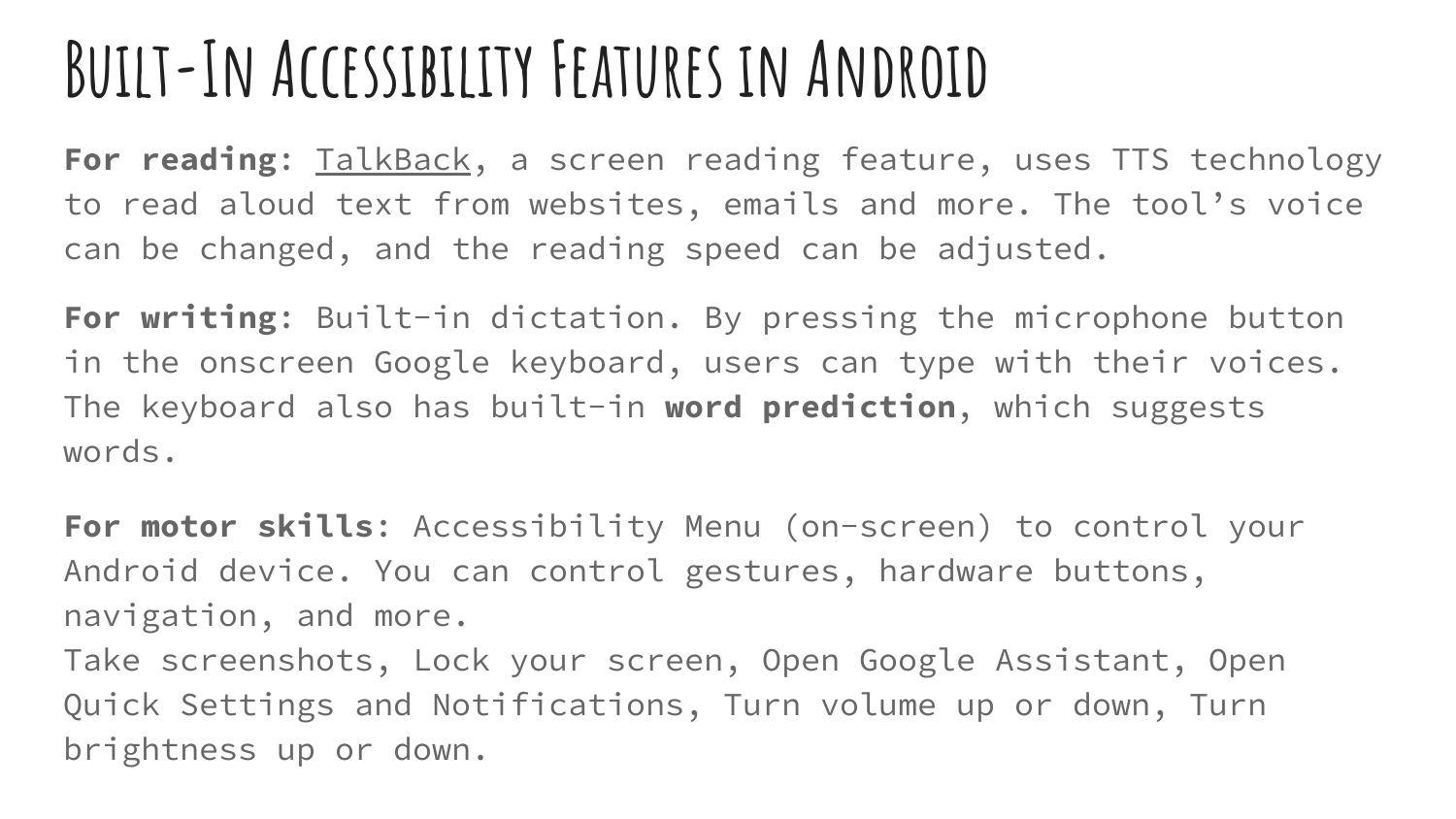#### **Adaptive keyboards**





Maltron L90 dual hand fully ergonomic (3D) keyboard - US English



#### **Maltron Single Hand Keyboards**

#### Maltron Head/Mouth Stick Keyboard



**Vlaitron L90 dual hand ergonomic flat** (2D) keyhoard - US English



**Maltron Expanded Keyboard - US English**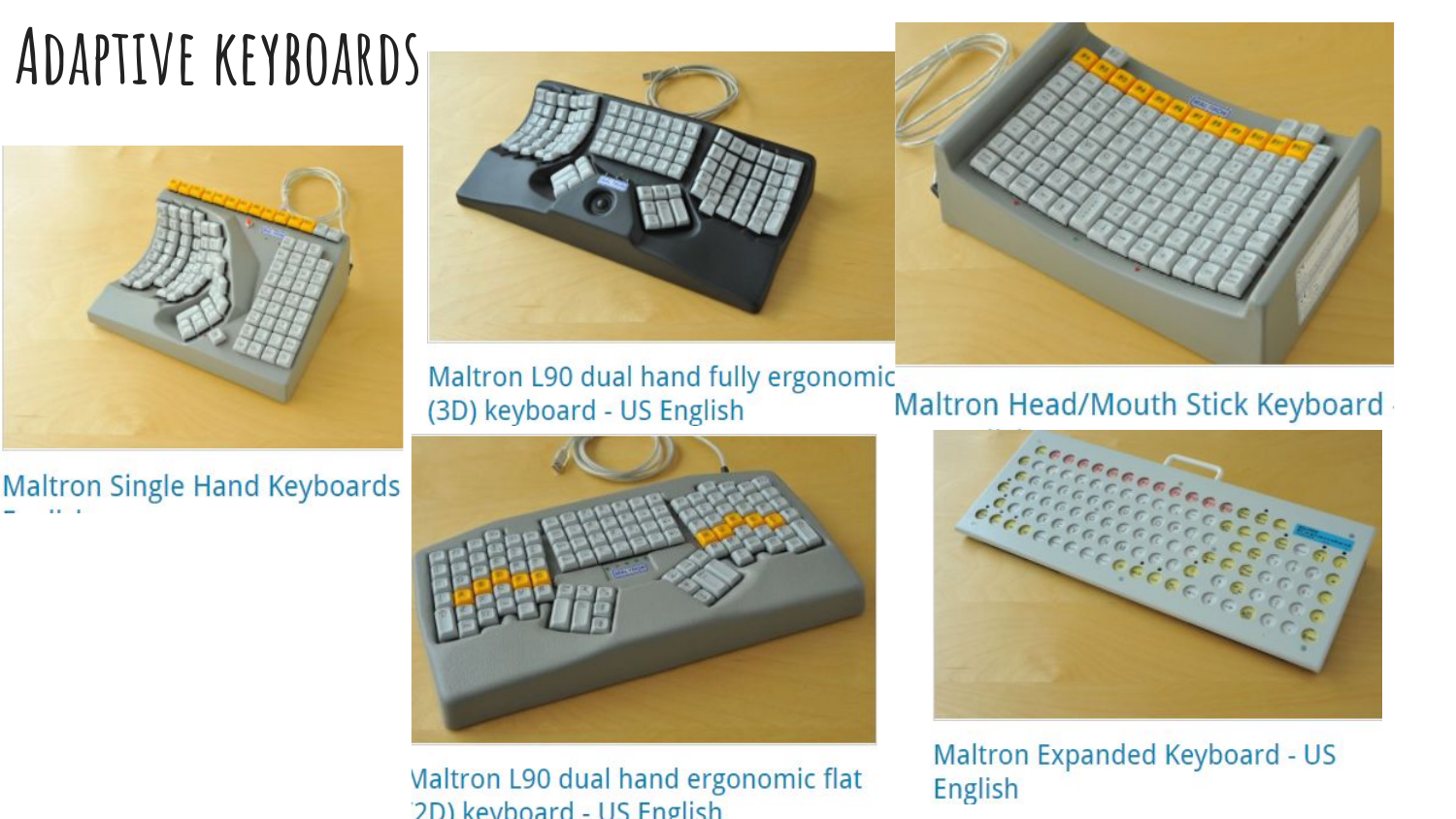### **Alternative input devices**

- **Head pointers**
- Single switch entry devices
- Foot switches
- Sip-and-puff switches -<https://youtu.be/Bhj5vs9P5cw>
- Eye-tracking software
- Augmentative and Alternative Communication (AAC) tool
- Dynavox AAC device -<https://youtu.be/g95TO20hnmo>
- Braille display refreshable. converts the digital text on the screen into braille
- Braille notetaker https://youtu.be/dV0KZtVmclo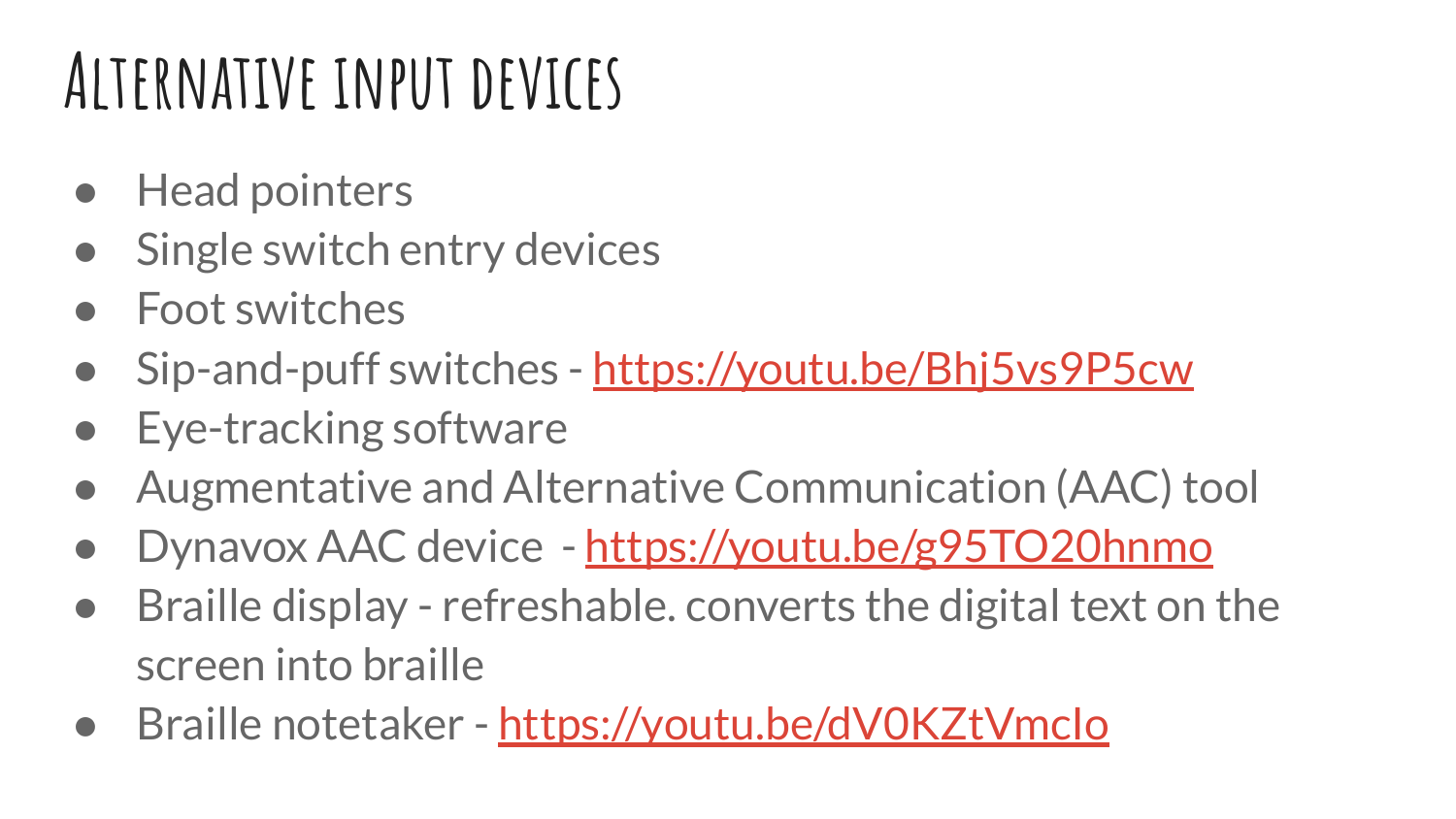#### **Ensuring Web Accessibility as an e-content developer**

Web is fundamentally designed to work for all people, whatever their hardware, software, language, location, or ability.

However, when web sites, applications, technologies, or tools are badly designed, they can create barriers